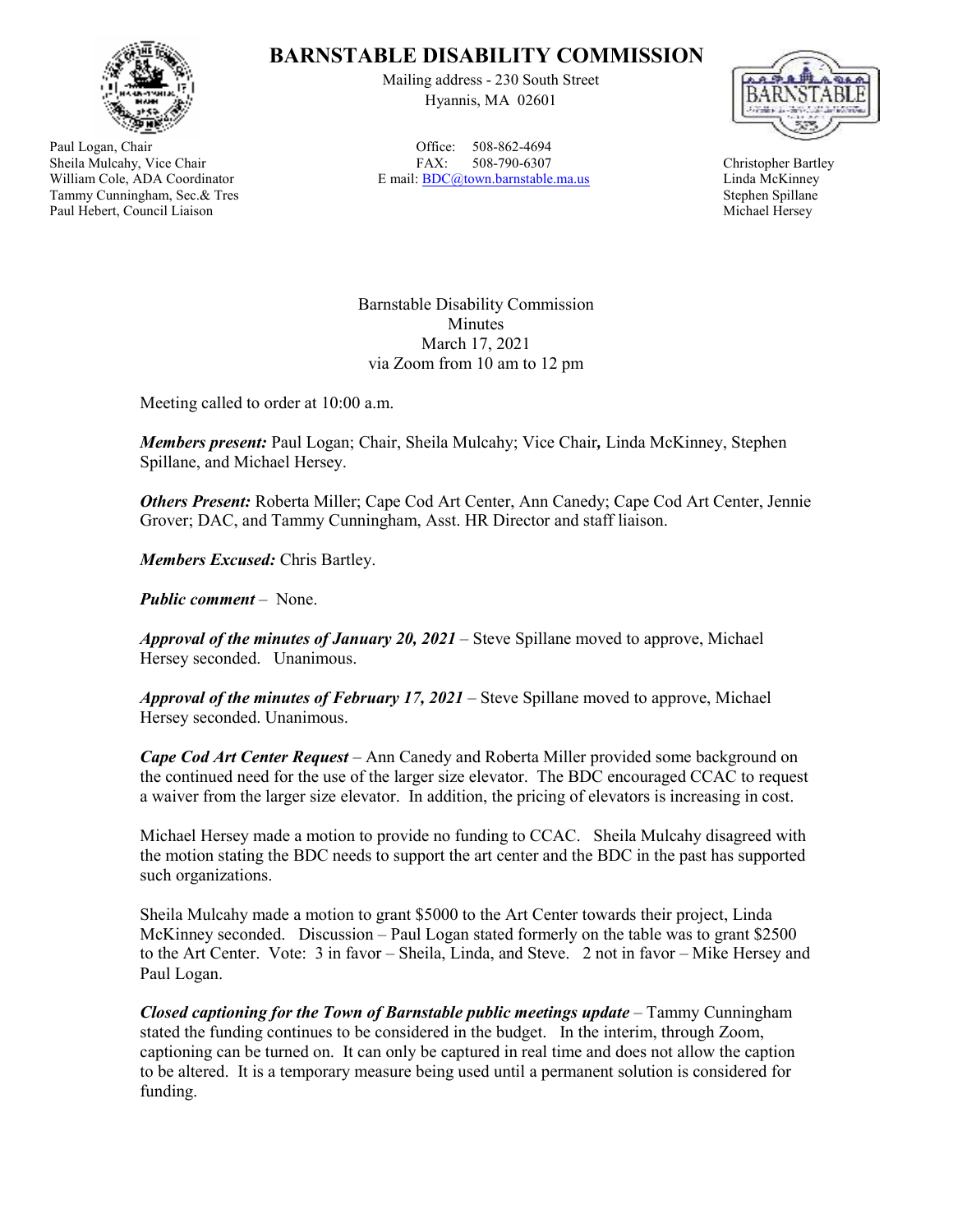*Barnstable Adult Community Center Office Space update* – It was asked that Madeline Noonan and/or Donna Burns be invited to the April  $21<sup>st</sup>$  meeting to discuss the proposed space and how they envision the BDC incorporating into their operations.

*Posters Subcommittee* – Steve Spillane stated he has been working with Alison Caron on incorporating the ADA and 504 with a clear message on civil rights and disabilities. Steve and Tammy discussed arranging for the posters to be dropped off at the School Administration building.

*Scholarships Subcommittee* – Linda McKinney provided an update stating she was getting ready to send out another email to the schools.

The BDC awards a total of 6 scholarships in the amount of \$1,250 to graduating seniors who have a documented disability or are going into a field supporting those with disabilities.

## *Report from Architectural Access Board Variance Request Subcommittee* –

Paul Logan commented the variance request from Cape Cod Community College was approved by the AAB. The BDC discussed their disappointment with the College's lack of attentiveness to accessibility and the missed opportunities in creating a campus of inclusiveness and modeling accessible design. Cape Cod Community College came to the BDC at the last moment in their request for support.

It was shared with the BDC that CORD did not support the variance request. The BDC concluded they would be following up with a letter to the President of Cape Cod Community College expressing their disappointment in the approach and the importance on designing a campus where all abilities are included and able to be successful.

In addition, the BDC discussed ways to become more involved at the beginning of the design stages.

Mike Hersey stated he would reach out Brian Florence to have a discussion with him on ways the BDC can become more involved. March  $18<sup>th</sup>$  there is a site plan review meeting being held for those who are able to participate.

## *Report from the Department of the Public Works Project Review subcommittee* – No report.

*Discussion on New and Ongoing Construction and Development Projects* – Mike Hersey introduced a situation with handicap parking at the Hyannis Yacht Club. He approached the subject with HYC to move the handicap parking closer to the Yacht Club. The parking lot is shared with Veterans Beach. The BDC held a brief discussion on the matter and the current concerns with that lot.

Mike asked that the item be added to an upcoming agenda for discussion.

Paul Logan commented the parking lot has 114 total spaces with 5 access aisle spaces. The signs do not meet the height requirements as they are too high.